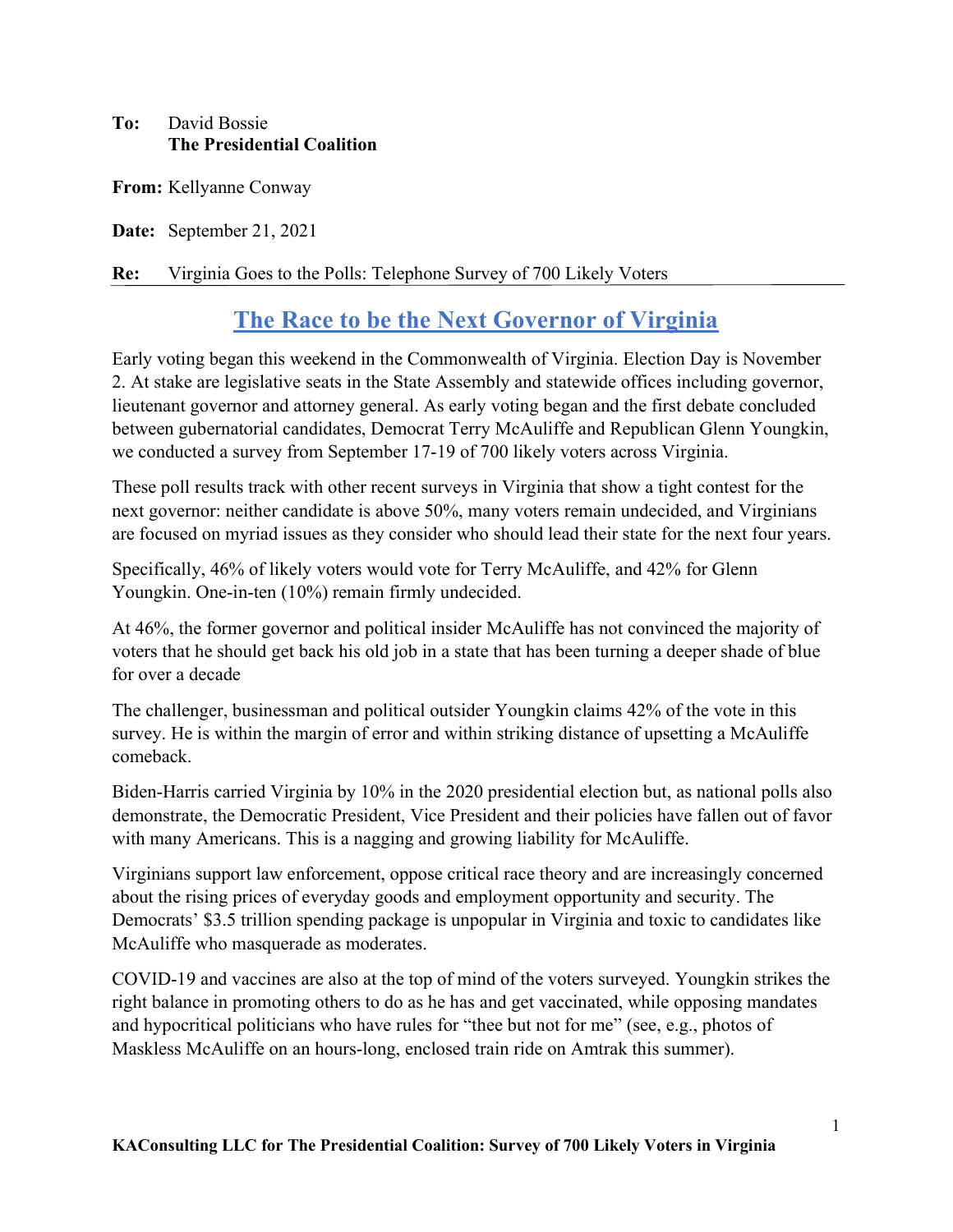It is imperative to remind voters of the Democrats' complicity in sowing doubt about the vaccines early on; that includes Biden and Harris, who confused Americans and politicized the issue, even as they were among the 13 million Americans who received the vaccine while President Trump, whose Administration gave them three approved vaccines, was still in office.

Youngkin is growing steadily in the polls while being less known. Republicans are more enthusiastic as Democrats are more on defense. Any failing in the state belongs to the one party that rules it. It is time for balance and change.

### ANALYSIS

The State of the State. Virginians were evenly split on the direction of the Commonwealth, with 47% believing it is going in the "right direction" and 46% claiming it was off "on the wrong track." Intensity among "wrong trackers" was strong, with over one-third (35%) reporting "strongly wrong track" compared to 28% claiming "strongly right direction." Those more likely than most to feel positive about Virginia's direction were Democrats (80%), liberals (79%), moderates (63%), African-Americans (53%), urban dwellers (53%) and college graduates (53%). Those more likely than most to be dissatisfied were Republicans (83%), conservatives (80%), and rural residents (58%).

Show me the money. "Jobs and economy" were front and center for likely voters, as 30% selected this as one of their top two most important issues. COVID-19 and vaccinations also were prominent, with 28% citing it as a top one or two concern. Notably, economic issues garnered a full 54%, health (COVID and non-COVID related) received 50%, and security at home and abroad 33%. Undecided voters in the gubernatorial race had different slightly different priorities: 35% jobs and economy, 33% non-COVID healthcare, 28% COVID-19, 18% inflation.

Presidential pitfalls. President Biden's job approval is aplit in a state he won by 10% less than a year ago - 49% approved and 48% disapproved. Among those that were unimpressed with the President's performance, intensity

Of the following issues, which TWO would you say are the most pressing in Virginia today, the ones you yourself are most concerned about?

- 30% Jobs and the economy
- 28% COVID-19/Coronavirus/Vaccinations
- 22% Healthcare (non-Covid)
- 18% Education/Critical Race Theory
- 17% Immigration and border security
- 13% Climate change
- 13% Inflation
- 11% Taxes
- 11% Gun laws/2nd amendment
- 10% Crime / Defund the police
- 9% Abortion
- 8% Election Integrity
- 6% Afghanistan/National security

was powerful, with 42% "strongly disapproving." Women were more likely than their male counterparts to give poor marks to the President, with 50% disapproving and 47% approving, compared to 51% of men approving and 46% disapproving. Other groups more likely than most to disapprove of the President's job were Republicans (92%), conservatives (83%), rural residents (62%), those who have some college or technical school education (54%), those employed (52%) and women under the age of 49 (52%).

Looking ahead to November. Voters say they are highly enthusiastic (93% total) about voting this fall, with 68% "very enthusiastic." On a generic ballot, respondents were divided on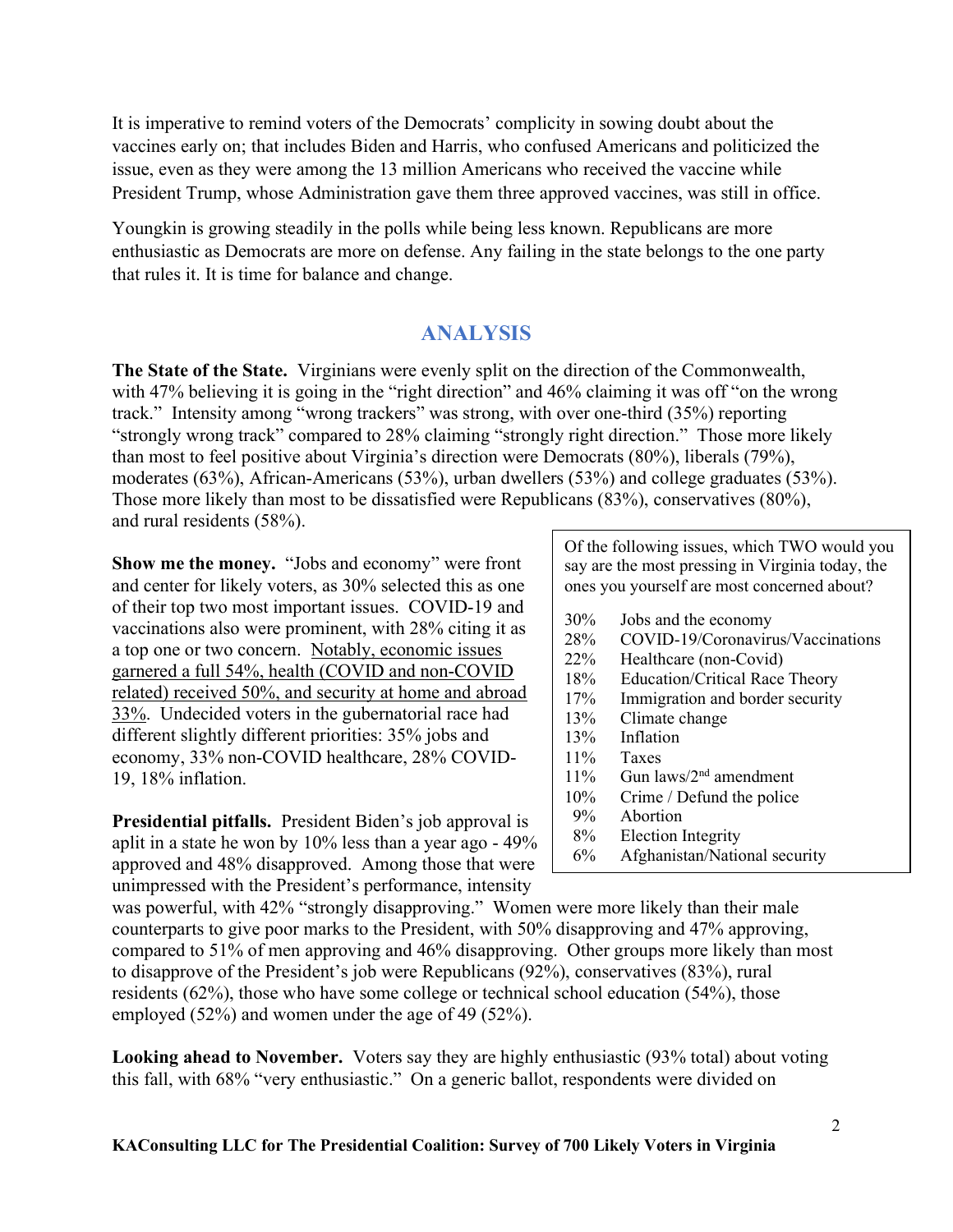

preference in the upcoming elections, with 44% opting for Republican candidates, 43% Democrats, 6% both, and 5% unsure. This breakdown approximated their choice for governor.

Governor's Race is Up for Grabs. Both Gubernatorial candidates have similar favorability ratings, while McAuliffe holds slightly higher unfavorables. Youngkin is undefined by 12%, and

McAuliffe 9%, providing an opportunity for education. Those more likely than most to have not formed an opinion of Youngkin were also unsure in the generic ballot test (29%), not enthusiastic to vote (26%), from CD 04 (21%)

|                     | Please indicate whether you have a favorable<br>or unfavorable opinion of the person. |                        |  |
|---------------------|---------------------------------------------------------------------------------------|------------------------|--|
|                     | <b>Glenn Youngkin</b>                                                                 | <b>Terry McAuliffe</b> |  |
| Favorable           | 45%                                                                                   | 48%                    |  |
| Unfavorable         | 39%                                                                                   | 41%                    |  |
| Heard of/no opinion | 12%                                                                                   | 9%                     |  |
| Never heard of      | $4\%$                                                                                 | 3%                     |  |

| If the general election for Virginia's<br>were today, would you vote for |                   |     |  |
|--------------------------------------------------------------------------|-------------------|-----|--|
| Governor                                                                 | Youngkin          | 42% |  |
|                                                                          | McAuliffe         | 46% |  |
|                                                                          | Hard undecided/DK | 10% |  |
| Lieutenant<br>Governor                                                   | Sears             | 24% |  |
|                                                                          | Ayala             | 34% |  |
|                                                                          | Hard undecided/DK | 38% |  |
| Attorney<br>General                                                      | Miyares           | 27% |  |
|                                                                          | Herring           | 43% |  |
|                                                                          | Hard undecided/DK | 29% |  |

moderates (19%), Blacks (16%), separated/widowed/divorced (16%) and live in CD 08 (16%).

If the general election was held today, McAuliffe edges out Youngkin by 4 points, with 10% of the vote still up for grabs. Moderates, African-Americans, and those with a college education lean toward McAuliffe. Those more likely than most to vote for Glenn Youngkin were Republicans (82%), conservatives (75%), rural residents (52%), and had some college education  $(48\%)$ .

Who are the "undecided voters"? They were more likely than most to be Independents, moderates (and urban dwellers. They are also more likely to say Virginia was on the wrong track, were more likely to vote Republican in a generic ballot and were more likely to disapprove of Biden's job performance. Their most important issues are jobs and economy, non-COVID healthcare, COVID-19 and vaccinations, and inflation. Some 40% of undecided voters live in the